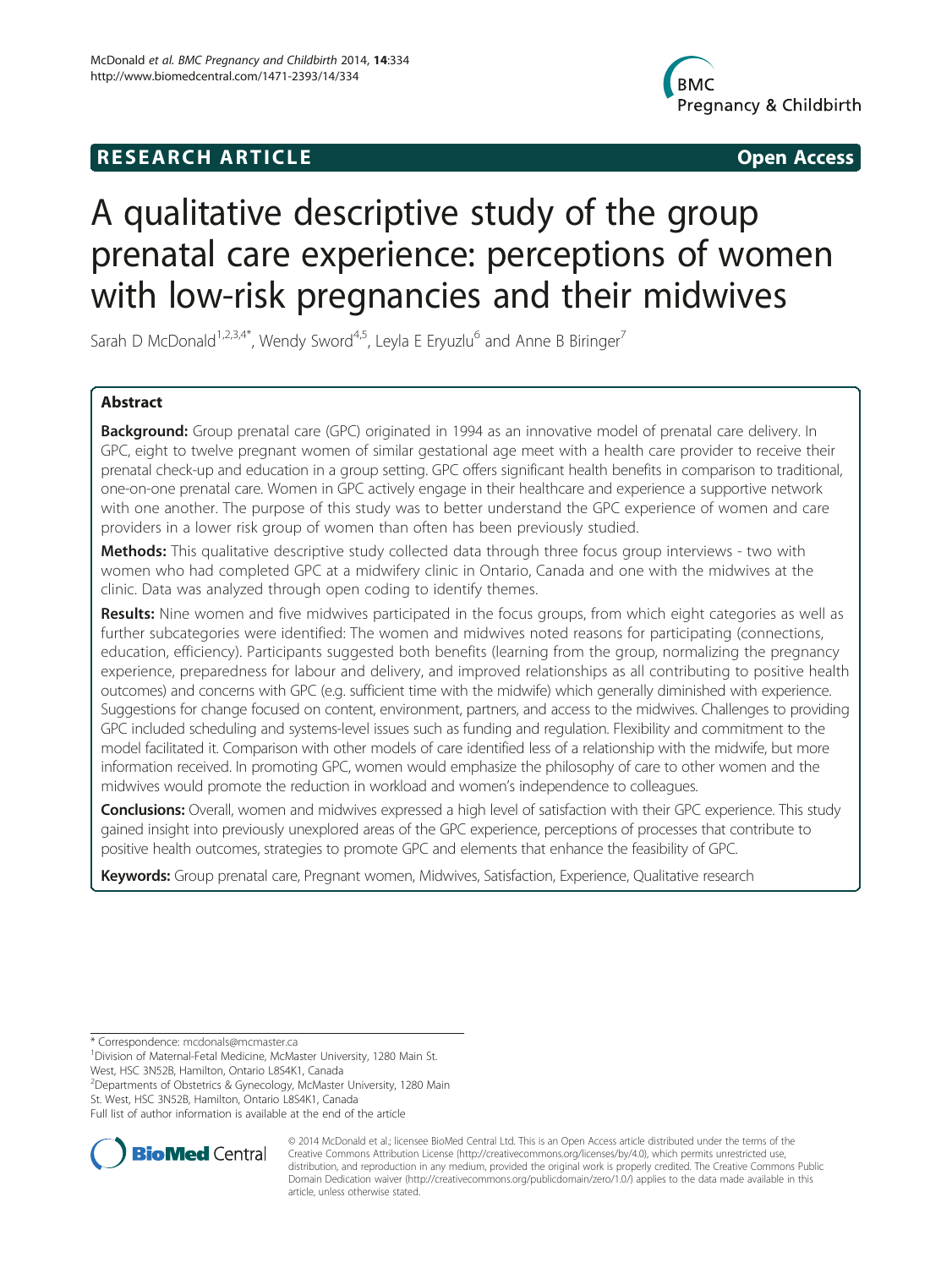## Background

Prenatal care was developed to reduce maternal morbidity and mortality [\[1\]](#page-10-0), mainly from preeclampsia [\[2](#page-11-0)]. Later its goal was expanded to reduce low birth weight and preterm birth [[1](#page-10-0)]. Today, prenatal care aims to improve the health of woman and their infants through the monitoring of maternal and fetal wellbeing, provision of health-related information and psychological support [[3\]](#page-11-0), monitoring, routine testing, early identification of risks or problems, and prevention [[4](#page-11-0)].

The current traditional model of prenatal care comprises a longer first visit involving a complete history and examination, followed by an average of 13 short (10 to15 minutes), private visits with the clinician [[2\]](#page-11-0). Prenatal care providers are experiencing pressure to see an increasing number of patients, resulting in patients receiving shorter appointments and longer wait times [\[5](#page-11-0)]. Due to the limited time with patients, answering questions and providing counseling on health behaviours is often limited [\[2](#page-11-0)].

Group care, initially conceived as a model of well-child care in 1974 [[5\]](#page-11-0), was developed for prenatal care, also known as CenteringPregnancy®, by Sharon Schindler Rising in 1994 [[6\]](#page-11-0). Group prenatal care (GPC) was developed from Rising's experience with family-centered approaches to prenatal care, as well as her recognition of the repetitious and inefficient nature of traditional oneon-one prenatal care [[2\]](#page-11-0). GPC addresses the shortcomings of traditional prenatal care expressed by pregnant women and care providers; for instance, GPC provides longer visits, which allow for more in-depth discussions [[5\]](#page-11-0) and opportunities to gain experience, knowledge and skills in pregnancy [[7\]](#page-11-0). In the GPC model, eight to twelve pregnant women of similar gestational age, often along with their partners or support persons, meet together with certified nurse midwives, certified midwives, nurse practitioners, or physicians for ten 90-minute prenatal visits that occur at regular time intervals throughout the pregnancy and culminate in a postpartum visit [[3\]](#page-11-0). Similar to traditional care, the visits involve a standard prenatal risk assessment; however, pregnant women in GPC actively participate in their care and assessment, including measuring their own blood pressures and weights [\[3](#page-11-0)]. Risk assessments are followed by educational group discussions, and the opportunity for women to talk and share with one another, thereby offering social support [\[3](#page-11-0)]. Discussion topics often include healthy eating, pregnancy concerns and self-care, substance abuse, childbirth preparation, breastfeeding, contraception, and parenting strategies [[2\]](#page-11-0), with more opportunity for in-depth discussions [\[5](#page-11-0)].

The benefits of GPC in comparison to traditional prenatal care, noted by a systematic review, include lower rates of preterm birth (RR 0.71; 95% CI 0.52 to 0.96), fewer Caesarean sections (RR 0.80; 95% CI 0.67 to 0.93), and higher breastfeeding rates (RR 1.08; 95% CI 1.02 to 1.14) [[8\]](#page-11-0). Other studies have found that women feel more ready for labour and satisfied with their care [\[9](#page-11-0)] in comparison to women in traditional care. Women who have participated in GPC have expressed satisfaction with: "getting more in one place at one time"; "[feeling] supported"; "learning and gaining meaningful information"; "not feeling alone in the experience"; "connecting"; "actively participating and taking ownership of care"; and overall "getting more than they realized they needed" [[10](#page-11-0)]. Similarly, physicians involved in facilitating GPC appreciated: "sharing ownership of care"; "having a greater exchange of information"; learning more about the women and thus being more perceptive in their interaction with the women; "seeing women get to know and support each other"; "having more time"; "experiencing enjoyment and satisfaction in providing care"; and overall "providing richer care" [[11\]](#page-11-0).

GPC is currently implemented in over 300 settings in the United States, Canada, the United Kingdom, and Sweden [\[12](#page-11-0)]. However, there remains much room for further dissemination of the benefits and use of this model of care, including methods for promotion and improved accessibility to GPC.

The goal of this study was to gain a better understanding of women's and care providers' experiences with GPC in a setting where women have lower obstetrical risk than has usually been studied. The midwives in our study were in the early implementation stages of GPC, thus providing the opportunity to gain insight onto the reasons for choosing the GPC model, as well as challenges and successes. Hence, we explored beyond areas previously examined including certain aspects of the GPC experience, such as women's and care providers' motivation for participating in GPC, concerns about the model, perceived benefits of GPC, suggestions for change, challenges to providing GPC, and comparisons of GPC to other models of care [\[10,13-17\]](#page-11-0). We sought to expand upon these areas particularly in the early phases of implementation of GPC in a midwifery clinic within a universal health care system and to understand other additional aspects of the experience not yet studied, such as perceptions of processes that contribute to positive health outcomes, strategies to promote GPC and elements that enhance the feasibility of GPC.

## Methods

## Design

A qualitative descriptive design was used to understand women's and care providers' experiences of participating in GPC. According to Sandelowski [[18](#page-11-0)], qualitative descriptive is the method of choice when seeking to obtain straight descriptions of phenomena. This design provides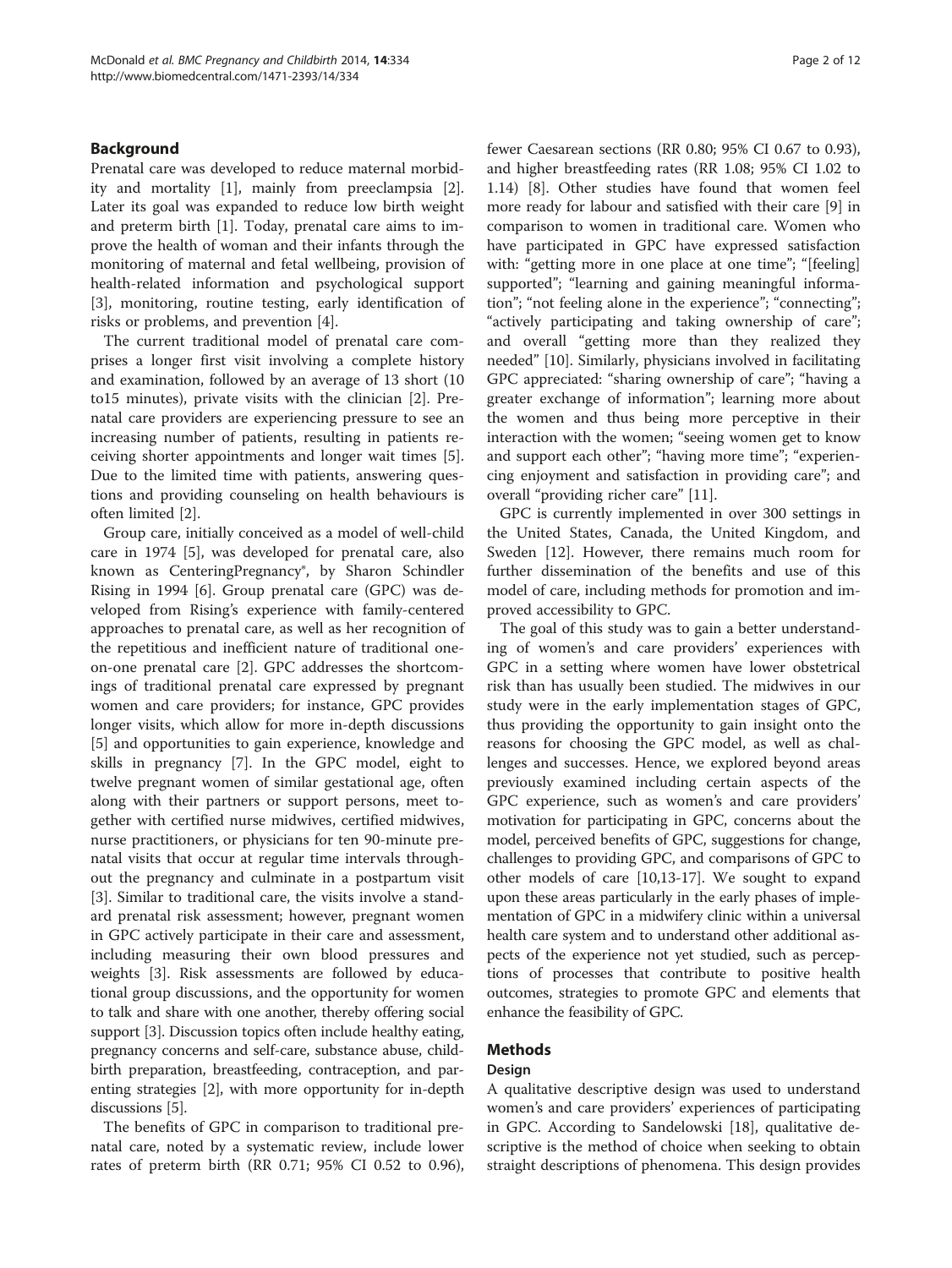a comprehensive summary of events in the everyday language of the participants (Sandelowski) [[18](#page-11-0)].

## Setting

The study took place at a midwifery clinic in Ontario, Canada that had been offering GPC, in a format called Connecting Pregnancy, since August 2012. All participants in this study were involved in the GPC program offered at the clinic either as clients who were low-risk pregnant women (healthy and without anticipated complications) or midwife care providers. The study took place during April 2013, after the first few groups of women had given birth. Women were introduced to the idea of group prenatal care by the practice administrator during their first phone call to the clinic. When they had their first prenatal visit with their midwife, women were given further information about GPC and were asked about their interest in participating in this model of care.

Women who enrolled in GPC continued with their individual midwifery visits until mid-pregnancy, at which point the nine two-hour group sessions started. The sessions took place monthly up until the twenty-eighth week of pregnancy, when biweekly sessions began. Each group consisted of up to ten women of similar gestational ages and their partners. The beginning of each session involved two parts. After being taught how, women first measured and recorded their own weight and blood pressure using an automated blood pressure cuff, and tested a urine sample using a reagent strip to detect protein. Second, each woman had a brief, fiveminute prenatal check-up with a midwife from her team. There were two midwifery teams at the clinic, and typically there was a midwife from each team present at the beginning of the sessions for the check-up. This provided an opportunity for each woman to meet with one of the midwives on her own midwifery team. Overall, each session lasted for two hours: a half hour for measurements and check-up; and the remaining time in the group space for discussion, self-care activities (e.g., dipping urine), and videos, facilitated by one midwife. Each session had a different focus topic that aligned with the women's stage of pregnancy: the first was nutrition; the second was exercise and included a visit from a personal trainer; the third focused on emotions and mental health, and how to prepare for the baby and the postpartum period; sessions four, five and six were about labour, including information on vaginal births, comfort measures, and complications; the seventh was about the immediate postpartum period, such as infant medications and newborn screening; the eighth discussed breastfeeding; and the ninth session was a less-structured opportunity for a final gathering. If a woman had a preterm baby, she often brought her baby and her stories to the ninth session to share with the group.

#### Recruitment and sampling

Women and midwives at a midwifery clinic in Ontario, Canada were recruited in April 2013. All women and midwives who were English-speaking and had completed GPC were invited to participate. A purposeful criterion sampling approach was used [[19\]](#page-11-0) choosing these groups because of the characteristics they represented in terms of the early implementation stages of GPC.

## Data collection

Data were collected using focus groups that lasted between 60 and 90 minutes. The focus groups were held in April, 2013, at the location of the GPC. Two of the focus groups consisted of women who were enrolled in GPC and the third focus group was with the midwives who led the GPC program.

The focus groups were conducted by two trained research staff using a semi-structured interview guide. Research staff provided a description of the purpose of the study and obtained written informed consent from participants prior to beginning data collection. Participants had the right to withdraw at any point during the focus group.

The open-ended questions in this guide sought to understand women's and care providers' motivators for participating in GPC, such as their willingness to enrol, aspects of GPC that appealed and did not appeal to them, their perceived advantages of the model and of processes that contributed to positive health outcomes, strategies to promote GPC and elements that enhanced the feasibility of GPC. Some questions asked specifically about their thoughts on the structure of GPC, such as the leadership of the group, the make-up of the women participating with regards to similarities and differences in their characteristics, the inclusion or exclusion of women's partners, and the scheduling and duration of the sessions. All focus group interviews were digitally recorded and transcribed verbatim. During transcription, participants were assigned a number sequentially in the order in which they spoke, except for when the specific individual who was speaking was not discernable, in which case the comment was labelled "unidentifiable". The study was approved by the Hamilton Health Sciences/ McMaster University Faculty of Health Sciences Research Ethics Board.

## Data analysis

NVivo 8 software was used to organize the qualitative data. Transcripts were read in their entirety and then analyzed using open coding to assign conceptual codes to meaningful sections of the data. The research staff who performed the coding met with the principal investigator to confirm the coding scheme to be used across all three focus group interview transcripts, and data with common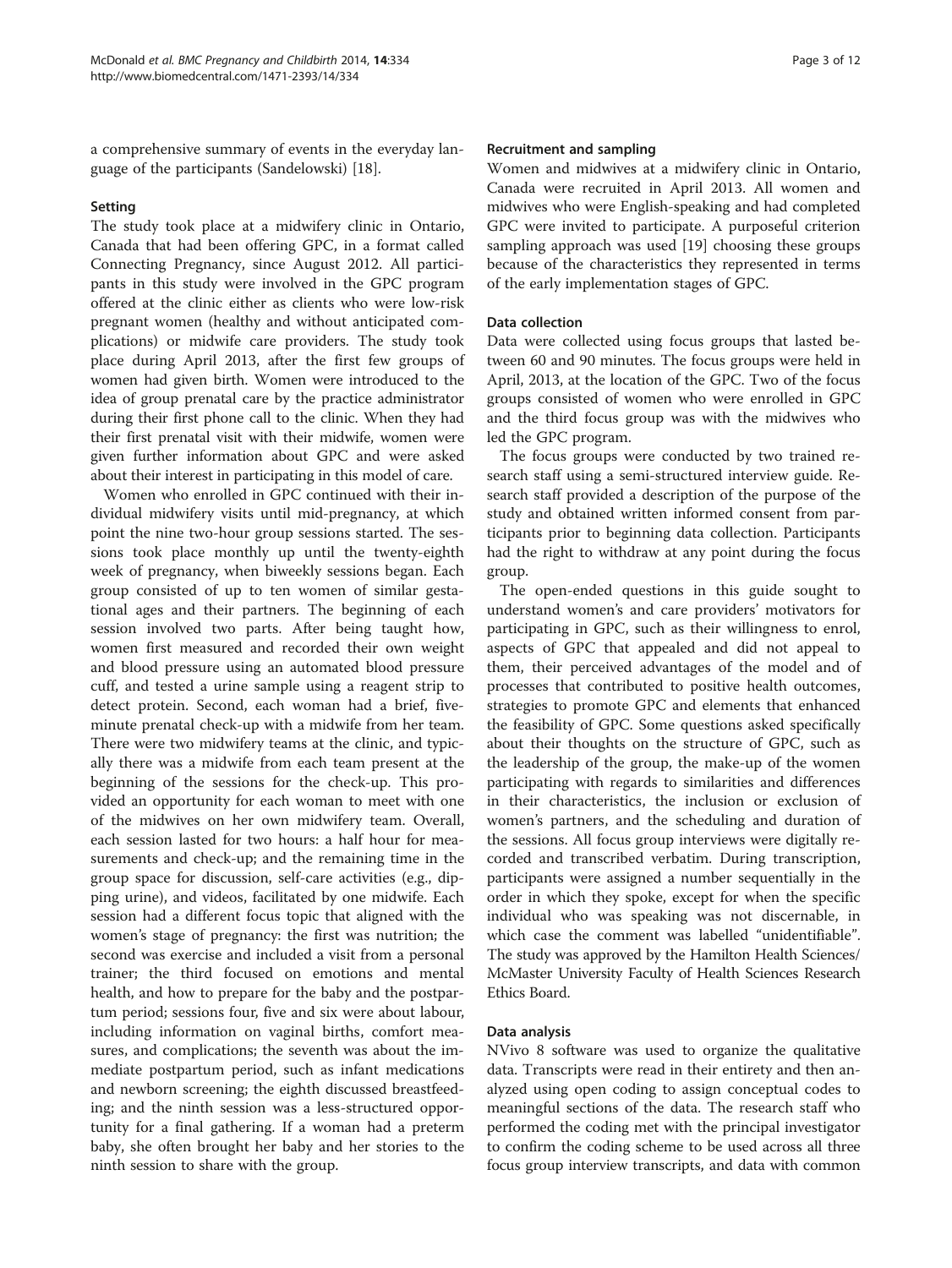meanings were coded identically through comparative analysis. Pattern coding, which captured high-frequency codes, was used to identify specific dimensions of the GPC experience. Patterns in the data informed the identification of eight categories that reflected the GPC experience. Subcategories were identified for five of the categories to capture their specific elements.

## Results

In total, nine women and five midwives participated in the focus groups, which were undertaken within two months of the completion of the first few GPC groups. These women were drawn from a larger study of GPC (unpublished data) in which the participants had a mean age of 30 years, and the majority of whom were first time mothers (78%), self-identified as Caucasian (90%), had a combined household income of at least 60,000 CDN dollars (90%), and were either married or in common-law relationships (100%).

The eight categories under which the findings are organized are listed in Table 1. Although the women and the midwives participated in separate focus groups, their overall responses and impressions of GPC were very similar. Therefore their responses were grouped together when presenting the results. Exemplary quotes are used to illustrate themes. The sources of the quotes are identified with either W (woman) or MW (midwife) and their study participant number. In the case of the women, the number of the focus group is included as well.

## Reasons for choosing to participate in group prenatal care

The women and midwives provided several reasons for choosing the group model of care. These included: connecting and networking; education and preparation; and time and efficiency.

## Connecting and networking

The women stated that the opportunity to connect and share their pregnancy experiences with other women was an important part of their decision to participate in GPC. One woman explained, "We had only lived in [region] for like a couple months…so I didn't know any other women and so it seemed like a great opportunity to actually meet some other people." (FG1-W2) Another woman discussed how a social network can help overcome isolation:

That sort of isolation of being on your own and trying to sort things out was kind of difficult, especially if you don't have a big network of other moms at that time… I think that having people who are at the same stage as you is really important. (FG1-W5)

## Table 1 Categories and subcategories

| <b>Categories</b>                                   | <b>Subcategories</b>                                 |
|-----------------------------------------------------|------------------------------------------------------|
| 1. REASONS FOR CHOOSING TO<br>PARTICIPATE IN GPC    | Connecting and networking                            |
|                                                     | Education and preparation                            |
|                                                     | Time and efficiency                                  |
| 2. BENEFITS PROVIDED BY GPC                         | Making connections                                   |
|                                                     | Learning from the group                              |
|                                                     | Normalizing the pregnancy<br>experience              |
|                                                     | Improved relationships between<br>women and midwives |
|                                                     | Feeling prepared for labour and<br>delivery          |
|                                                     | Reduction in workload                                |
|                                                     | Shift in social support                              |
| 3. CONCERNS ABOUT GPC                               |                                                      |
| 4. SUGGESTIONS FOR CHANGE                           | Content and process                                  |
|                                                     | Physical environment                                 |
|                                                     | Access to own midwifery team                         |
|                                                     | Presence of partners                                 |
|                                                     | Participation of midwifery<br>student                |
| 5. CHALLENGES TO PROVIDING GPC                      | Scheduling difficulties                              |
|                                                     | System-level challenges                              |
| 6. FACILITATORS TO PROVIDING GPC                    | Flexibility of midwives                              |
|                                                     | Midwives' commitment to GPC                          |
| 7. COMPARISON WITH OTHER MODELS<br>OF PRENATAL CARE |                                                      |
| 8. SUGGESTIONS FOR PROMOTING GPC                    |                                                      |

Expanding on the importance of social connections, the women emphasized their desire for connections with "like-minded" women, such as other women who also preferred the midwifery philosophy of care. One woman reflected, "I think it was nice…to be surrounded by like-minded people who are also seeking out that same approach…I find that it's harder to relate to other people if…what you're looking for is so different than what they are." (FG1-W5)

The women also hoped the connections would continue into the postpartum period in order to have a community of new mothers and babies at the same stage. "I was really excited to know that…you could connect with people in pregnancy and then especially afterwards because I think that having people who are at the same stage as you is really important." (FG1-W5)

The midwives discussed a number of factors that informed their decision to offer GPC. The primary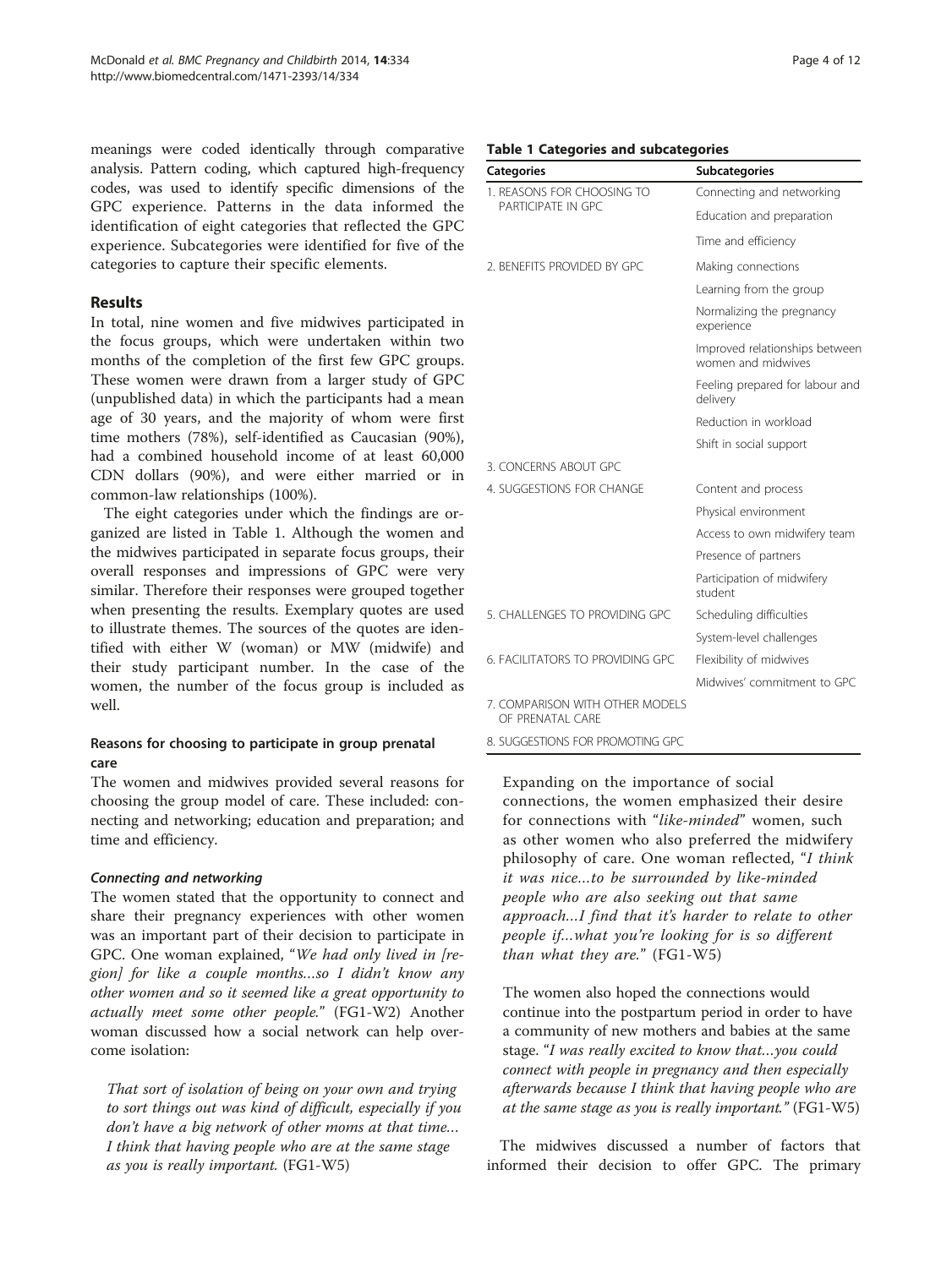motivation was to provide a community for the pregnant women to connect with one another. They viewed these relationships to be very important. As one midwife commented:

We really noticed, as midwives, that people were looking for something and they wanted to be connected to a group of women, and that's really lacking right now, in our day and age, and this gives them the opportunity to find women that they have things in common with. (MW3)

Another midwife explained, "I think we've all experienced isolation as…one of the biggest barriers new mothers and new parents face". (MW1)

## Education and preparation

The women chose to join GPC, in part, for the opportunity to learn from other pregnant women and their partners. They hoped to learn not only from hearing answers to their questions but also from the questions of others. One woman shared, "You don't really know what's normal…and what's something a little bit outside of that… So, being in a group was good for me in terms of other people articulating their questions." (FG1-W1) Another woman commented, "My husband and I…didn't really know what to ask, so we thought…everybody else…might have questions that we wouldn't think of." (FG2-W4)

The women also were attracted to GPC by the extent of education they would receive. They liked how prenatal class content was included in the model so that they would not have to go elsewhere or pay for classes. One woman stated, "[I liked] getting the prenatal classes and your prenatal care all wrapped together…you didn't have to seek out education elsewhere because you were getting it as part of your prenatal care here". (FG2-W4) Women found the education to be more detailed than what they would have received elsewhere. Another woman commented: "It seemed to be more in-depth than regular education…you get to find out exactly what was going to happen to you…step-by-step…it was important for me to know as much as possible in advance". (FG2-W1)

Similarly, the midwives hoped that GPC would provide better prenatal and postnatal education along with labour and postpartum preparation for the women, as illustrated by this comment: "They get sort of the free childbirth classes content as well… They've just got… a bigger knowledge base and more confidence". (MW1)

## Time and efficiency

Several of the women expressed how the longer time spent with the midwives (two-hour group sessions instead of half-hour individual appointments) was another factor in deciding to attend GPC. One woman remarked,

"It was kind of nice to be able to spend that extra time, even though it was in a group, to sort of get to know the person that will be performing such a personal service for you". (FG2-W3)

The midwives did not comment on the extra time spent with the women in the group model of care. However, they hoped that the GPC model would be a more efficient approach to providing prenatal care. One midwife commented, "I think we were hoping that it would cut down on clinic time. It would be a more efficient way to run our clinics". (MW1)

## Benefits of providing group prenatal care

A number of benefits for women were discussed by both the women and the midwives. These included: making connections; learning from the group; normalizing the pregnancy experience; improved relationships between women and midwives; and feeling prepared for labour and delivery. In addition to recognizing the benefits to the women, the midwives identified other benefits including the reduction in workload and the shift in social dependency.

#### Making connections

The social connections and support from the group were identified as being beneficial to both the women and their partners. One woman reflected on the support she received from other women in GPC and the midwives who led the group:

I think that the time and care that you're given is wonderful. You feel really well supported, like everyone has said, both from your midwife team but also from the other people that you connect with. And I just think it helps you feel, you know … well support, I guess, is the best word. (FG1-W5)

GPC was enjoyed for its social aspects. As one woman said, "We have a really …fun time…but it's not like fun-fun. You know what I mean? It's something valuable fun." (FG1-W4) Another woman explained, "It made it more fun too actually, because sometimes you might be really tired and then someone's husband would have energy and just be making jokes, and I'd think 'Oh, that's nice. I needed some levity". (FG2-W2)

The midwives described the connections and the community built among the women as a benefit of the program, especially for women who were experiencing isolation outside of their care. One midwife described how "[the women] are getting chattier as the sessions continue…exchanging emails and forming a tight community and just talking, where they would never do that in the waiting room". (MW3)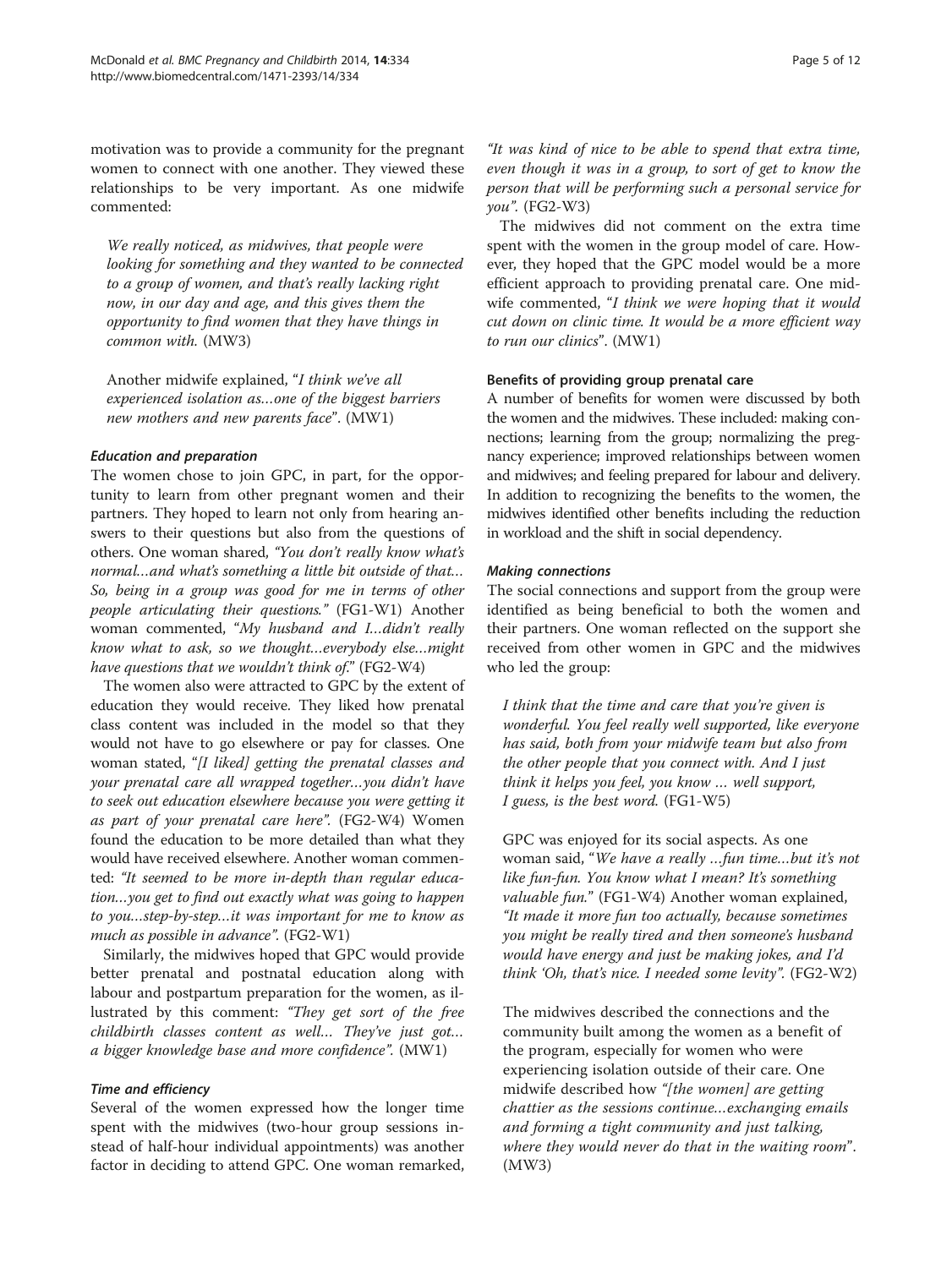## Learning from the group

The opportunity to learn from other group members was a benefit identified by both the women and the midwives. The women believed they benefitted from the experiences shared by the second or third time parents in the group. One woman explained that hearing the information first-hand from the other women also helped her husband:

We ended up having a home birth…I hadn't really thought of it until like a few weeks prior and then he was okay with it too, and I don't think he would have been without the group sessions and hearing the stories. (FG1-W3)

The women commented that they were more mindful about eating well and exercising because of GPC. One woman stated that the group helped her be healthier through peer pressure: "I felt that there was like almost a classic kind of peer pressure component to it that helped me be more healthy." (FG1-W2) The women also appreciated getting useful information about exercise from the other group members, such as suggestions about exercise programs and where to access them. As one woman stated, "Having other people give suggestions on what they were doing to basically stay active was really, really nice…stuff that you might not have thought about." (FG2-W4)

The midwives believed that some women gave more credibility to information that came from other women than that provided by midwives alone. One midwife explained:

Authority from peers kind of trumps our authority, right? I could tell her something 'til I'm blue in the face, but if they have somebody that they're sitting next to and chatting with, somehow that's more valid 'cause it's real life. (MW3)

#### Normalizing the pregnancy experience

The women and midwives described how hearing other group members talk about their pregnancy experiences helped the women normalize the common discomforts of pregnancy and provided them with a different perspective. Knowing that others shared their experiences helped to reduce anxiety, which one woman believed could produce better health outcomes for their babies. The woman explained, "And knowing that I wasn't the only one going through it made me feel a lot more relaxed…I think that was probably good for the baby too – me being more re*laxed*". (FG2-W2) From the group discussions, the women gained new perspectives on what is normal and what should cause more concern. One woman reflected:

else is having a much more difficult time, it kind of gives you some perspective on, 'Okay, well this is a part of being pregnant.' (FG1-W1)

One midwife explained, "It really reassures them that what they're going through is the normal process and that other women are experiencing it as well". (MW4)

## Improved relationships between women and midwives

Both the women and the midwives discussed the impact GPC had on improving the relationship between the women and their midwives. The program's structure provided the women with more opportunities to get to know and interact with the midwives at the clinic. As a result, the women were more likely to know the midwife who would deliver their baby, reducing their anxiety about the possibility of their own midwife not being available for their delivery. One woman explained, "The midwife who ended up delivering for me was not one of my two team members originally…but she…was the cofacilitator of my group so I knew her…so that was good for me." (FG2-W2) The women also believed that the longer sessions allowed them to spend more time with their midwives and interact with them in a more informal context. One woman commented, "You really get a chance to know them and they got to know you better as well because you were spending two hours with them instead of just, you know, the half hour session." (FG1-W2) Another woman explained, "I think it was very positive just getting to know them in a very informal environment…you could really see how midwives interacted with everyone else." (FG2-W2) One midwife commented on the improved relationship: "I don't have any women looking at the calendar saying 'O my gosh! When are you off-call?' which happened all the time in the other model we worked in". (MW Unidentifiable)

#### Feeling prepared for labour and delivery

The women described being prepared and confident for labour and the postpartum period as a result of the program. They believed that their partner also felt better prepared, as conveyed in this remark:

I think for [my partner] it helped him help me through the pregnancy, and I think when it came to the delivery time, we both commented on…how much more prepared we felt, even though you still don't know what to expect 'cause it's a new and unexpected thing, we both just felt so much more relaxed and prepared. (FG1-W1)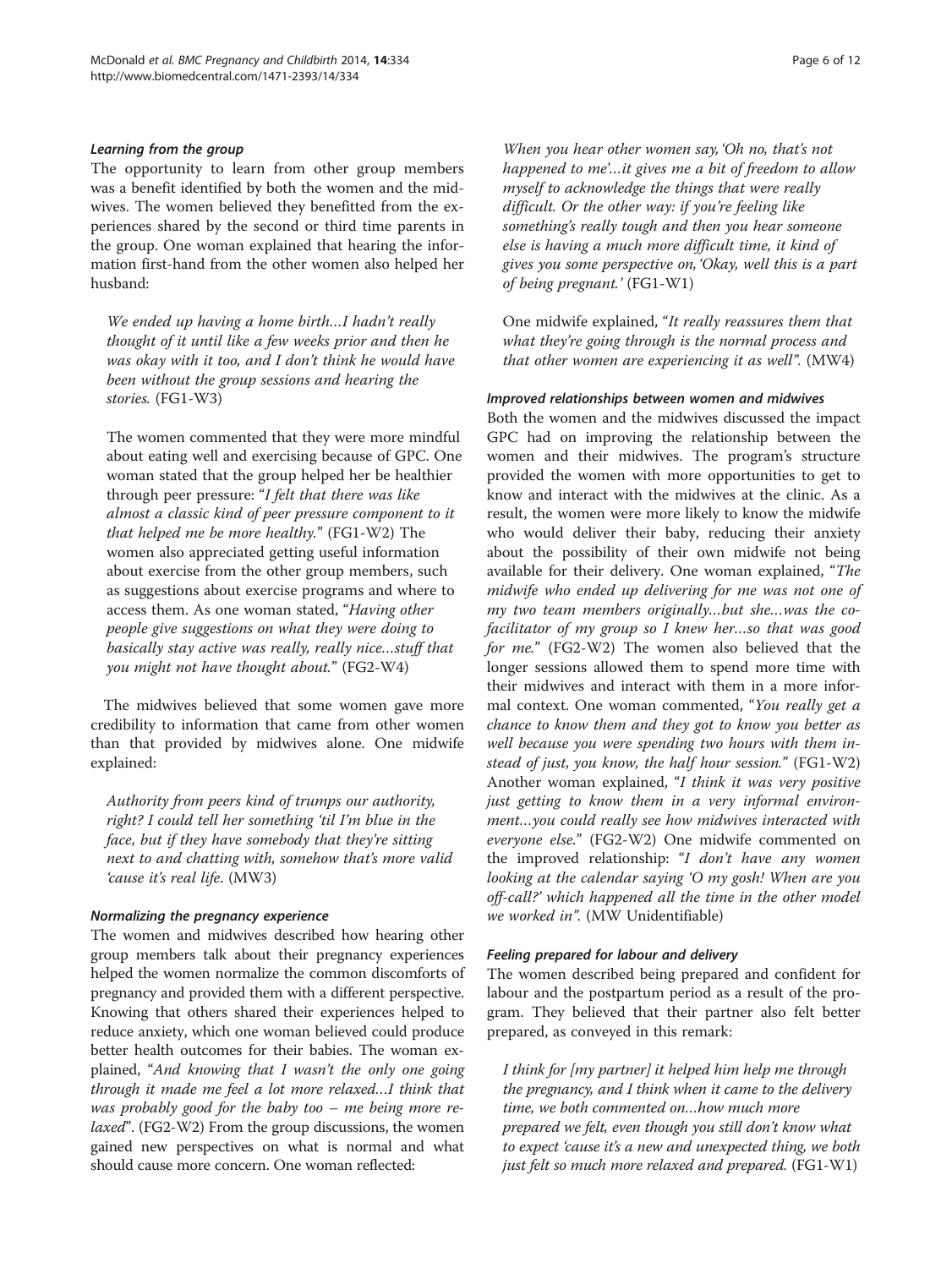For the women whose deliveries did not go as planned, they believed they had acquired the information and the preparation needed to make good decisions during their delivery. One woman commented:

The last prenatal group classes I was at was the one about complications, so about like inductions and having your care transferred and c-sections. Actually, I was prepared. Like, I had the information and knew all about like when intervention escalates other interventions. (FG1-W1)

## Reduction in workload

The midwives reported that GPC helped reduce their workload. Rather than discussing pregnancy topics with each client, the midwives were able to present the information once in the group setting. The midwives also noted that they were no longer seen as the only "experts" in that the pregnant women began to turn to each other for information and learning, which reduced the need for individual attention by the midwives. One midwife explained, "We've had a huge reduction in postpartum clinic visits with people coming in…groups". (MW2)

## Shift in social support

The midwives perceived a benefit in a shift in women's social dependency from the midwives and to the women in the group, which was seen to be advantageous for both the midwives and the women. The women in the program had a larger support network available for providing support and information, compared to the twoperson midwife team in the traditional individual model of care. This allowed the midwives to focus on their clinical role and allowed the women to relinquish some of their social dependency on their midwife. One midwife described the shift:

I think taking away some of the pressure from us… We've all had clients who really want to latch on to you and be your best friend. Taking some of that pressure off and saying, 'You know what? There's a whole group of women here who are kind of at the same stage of life as you, who you can connect to'. It takes a little bit of the pressure off of us as well to be kind of all things to everybody. To be their midwife and their best friend and their mother…it maybe defines our clinical role a little more clearly in some respects and takes away from some of that social role. (MW2)

Another midwife commented, "[The pregnant women] don't have the same attachment to us, which is healthy… there isn't that same dependence or tie to the individual midwife, which is a good thing." (MW4) One midwife

stated, "I think that information is getting through and it is empowering them in a different way." (MW3) Another midwife described a card she got from one of the new mothers that acknowledged this change:

Coming to group helped me be such a better mother.' And I just thought, isn't that so much better than saying, 'You were wonderful. You were amazing. I couldn't have done it without…' 'I am a better mother.' And it was all her. It shifts the focus from us to them, and that's what it should be about. (MW1)

## Concerns about group prenatal care

Neither the women nor the midwives had any major reservations about participating in GPC, but they did identify some minor concerns. Some of the women were initially concerned about not having enough individual time with a midwife or the opportunity to ask questions in private; this was no longer a concern once the program began. The women had the opportunity to meet individually with a midwife at the beginning and end of each session, and those who wished were invited to book an individual appointment as well. One woman remarked, "They were very clear that I was always welcome to schedule an individual appointment at any time that I felt that I needed one…and I didn't end up doing that." (FG1-W5) One of the midwives was concerned about her lack of facilitation or group skills: "I love the model; I really want to do this but…I'm not a trained or a skilled facilitator and so there's that sort of uncertainty about,'How's this going to go…is it going to work for me?" (MW1)

## Suggestions for change

Overall, the women were satisfied with their GPC experience, as exemplified by this comment: "I was very satisfied with the group, and…I would do it again for our next [pregnancy]." (FG1-W2) The midwives described GPC as an evolving process and were satisfied with its progression to date. One midwife stated, "I'm very satisfied. It's hard work but good work, and I think we're seeing the rewards of doing it." (MW3)

When asked if there were any aspects of the model they would like to change, the women and midwives made a few suggestions for improvement in regards to the content and process, the physical environment, and the access to their own midwifery team. Although not phrased as concerns, the women raised two issues that they perceived to have had an impact on the groups: the presence of partners and the participation of student midwives.

## Content and process

A few women said they would prefer more information specifically on pain management, labour and delivery,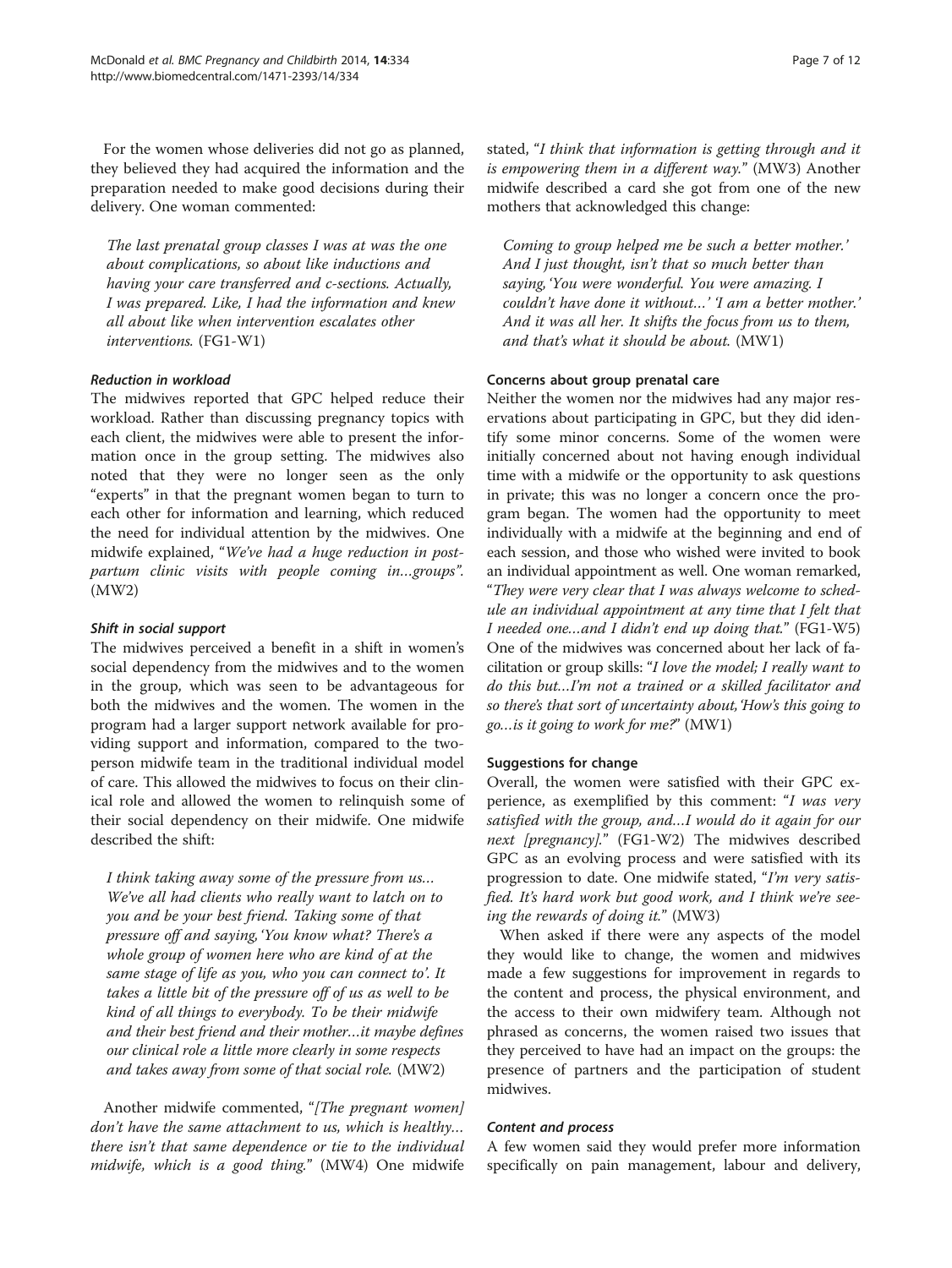such as the birthing process and coping methods. One woman said, "I almost a took separate pain management course offered by another practitioner, but it was full. But it was fine but…I was thinking at the end, 'Oh, I wish I had gotten more of that."" (FG2-W1)

The presentation style differed according to the midwife that led the group session. The women shared that they would have preferred more group facilitation and opportunities for discussion instead of a lecture style of presenting information. One woman reflected, "I was expecting…more group sharing and more discussion, and the format didn't quite meet my expectations." (FG1-W2) This was also an area identified by the midwives to be improved upon; the midwives commented that while they are skilled in their practice, group facilitation is a completely separate skill that requires some additional training.

The midwives expressed a desire to have more professionals and specialists, such as nurses, nutritionists, or physiotherapists, visit the group and give presentations. They felt that this would result in a more collaborative model of care, and would reduce the burden on them. They anticipated a challenge in obtaining funds to pay the guest speakers because of the midwifery funding model.

## Physical environment

Both the women and midwives thought the physical space was sometimes less than ideal. This occurred when enrolment exceeded expectations and the available space was inadequate. The timing of the group sessions likely had an impact on the adequacy of space, with more preferable times being more likely to be overcrowded, as conveyed by one woman: "One thing I found was that because we had a large group, because we were at the good time slot, and most of the dads came, I found that the room got very hot…there wasn't always enough space". (W Unidentifiable) One midwife explained, "Twelve women with their partners is a very, very full room." (MW Unidentifiable)

## Access to own midwifery team

A few of the women thought that there was limited time to get to know their own midwifery team. Some of the women said they took control to ensure they were more familiar with their own midwives. One woman explained:

[The midwife] was not on my midwifery team but she did our group sessions. So, when I scheduled [my individual appointments] at the end – thirty-seven, thirty-eight, thirty-nine weeks…I specifically asked to meet with the people who were on the team to deliver. (FG1-W5)

It was suggested that the format of the program be modified to eliminate this problem. One woman commented:

I think that even just having more midwives available during the belly checks and then maybe you could ensure that you really got to know the people on your team if they were here during the belly checks because that was really only in the first half hour… I think that that was definitely something that they attempted to put in place. So, maybe working towards doing that would be helpful. (FG1-W5)

However, other women stated that they were able to see each midwife on their team equally during the group session and assessments. As another woman said, "I found I was able to see all the midwives equally". (FG1-W3)

The midwives tried to ensure that most women were able to get to know the midwives on their own teams. They explained how the physical assessments and individual appointments were with a member of the woman's midwife team rather than with another clinic midwife.

## Presence of partners

The women discussed the impact that partner involvement had on the group sessions. Some mentioned that the presence of male partners might have changed the dynamics of the group, but not necessarily in a negative way. One woman suggested:

I don't think it was negative…I think it was good to have the partners there because I think there are a lot of advantages to them being there, but you're right, I think it would have been different as well to have just women. (FG1-W5)

Others did not explicitly state that the male partners should not attend, but they did believe there was an impact from their presence. Another woman described the potential impact as follows:

Sometimes I did feel that having men in the room kind of made me feel a little bit less willing to share some of the more intimate details of the pregnancy…there are times like when we started getting into like things like constipation and stuff that I felt a little bit shy to like really be too open about what I was experiencing. (FG1-W2)

It was suggested that perhaps partners could attend specific sessions designed to be of benefit to them, with the remaining sessions reserved for the pregnant women only.

## Participation of midwifery student

While acknowledging that the student midwife who facilitated the group sessions was skilled, several women shared that they would have preferred to have a more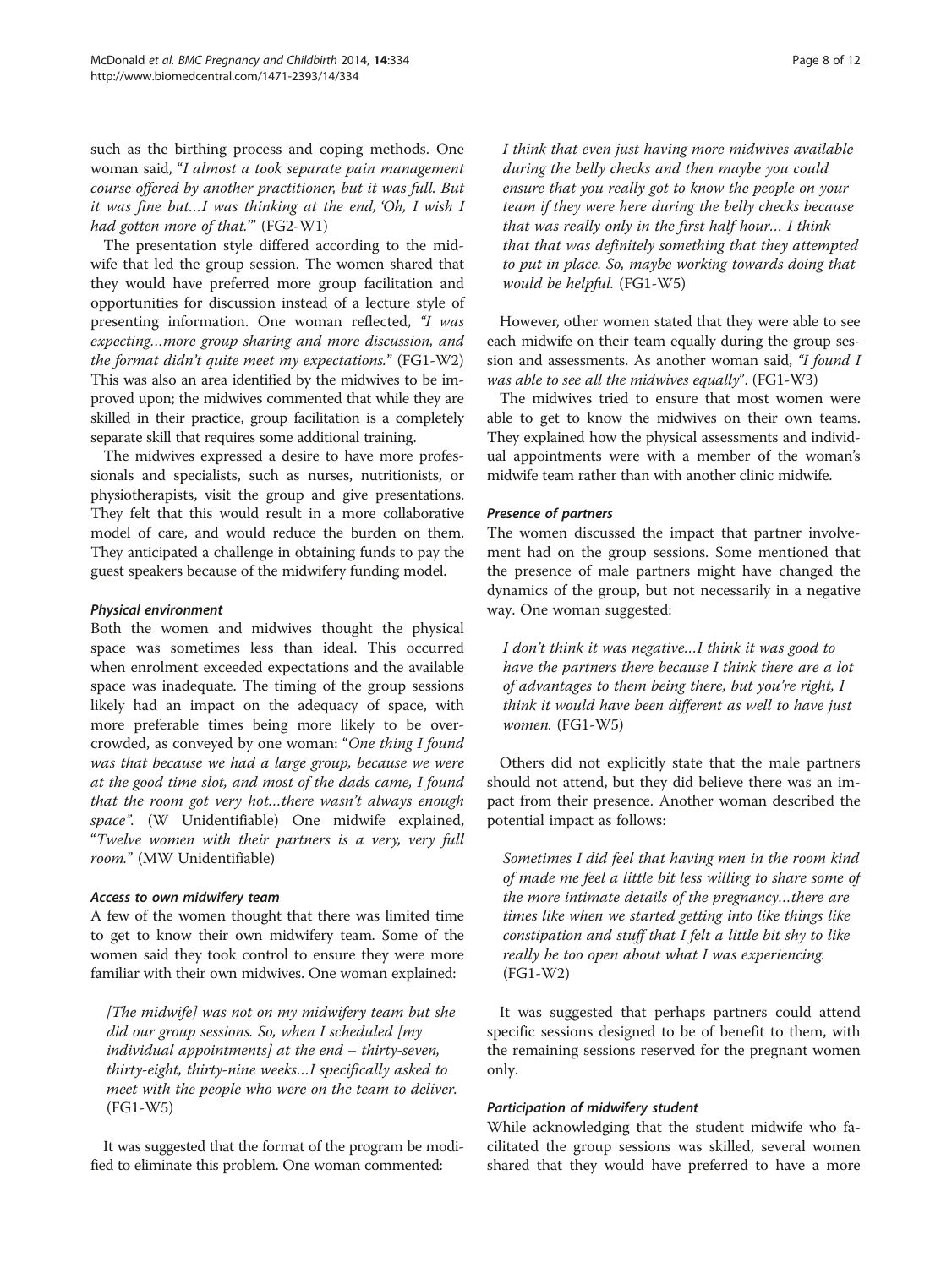experienced midwife in this role. One woman explained, "I kind of wish in the beginning it was the midwife and then the student would sort of gradually be introduced." (FG2-W3) Another woman stated:

The student was great and she was there for my birth and she was amazing and very nice…but…I wanted to hear answers from somebody that I felt had more experience 'cause I had none, and it was important to me to get that experience aspect. (FG2-W1)

#### Challenges to providing group prenatal care

A few challenges to the GPC model were identified by the women and midwives. These consisted of scheduling difficulties and system-level challenges.

#### Scheduling difficulties

For some women, the GPC session dates and times most appropriate for their delivery date were not convenient for themselves or their partners. Some opted to participate in a group that was more convenient for them, even though their delivery date did not match as closely with the other women. It was suggested that more evening sessions should be available.

The midwives reported that the scheduling of the prenatal groups was very challenging. They acknowledged that the assistance of their administrator was essential to overcoming the challenge of balancing the schedules of the midwives and clients. One midwife noted, "The scheduling is a nightmare. So, I think your administrator has to be a hundred percent on board." (MW1)

The midwives also acknowledged that the timing of the group sessions was difficult for some women, yet the predictability of the schedule was helpful for others. One midwife remarked, "The scheduling is rigid, so there have been people who have been really interested in group but not able to sign up because they don't have that flexibility to just be available every time." (MW1) "But then that's an advantage for other women. That it's predictable," another midwife explained (MW4).

#### System-level challenges

The midwives explained how the Ontario funding formula for midwifery care provided a financial challenge to offering GPC. Midwives are paid when a woman is discharged from their care. The challenge in the GPC model presents itself when midwives facilitate a group for women who are not on their designated caseload. The funding formula was also one of the difficulties associated with paying other health care professionals to contribute to the program through guest presentations. One midwife explained:

But if our funding formula was more flexible…that would certainly help…maybe a bit more similar to the B.C. model where you, as a midwife, you bill the Ministry of Health directly, and you get a course of care fee or maybe several times during a pregnancy and postpartum you get paid rather than…We get paid one lump sum. It comes through a transfer payment agency and then to the clinic, and a portion of that is kept by the clinic for admin work. (MW2)

The regulatory College of Midwives of Ontario restricts the number of midwives involved in a woman's care to a maximum of four. This can pose a barrier to GPC as midwifery clinics might divide up their staff into teams of more than four. One midwife reflected:

The college requirements…around continuity of care as well can be a challenge if you can have no more than four midwives named on a chart. And…there are five of us here. What if that's a fifth name on the chart? (MW1)

## Facilitators to providing group prenatal care

The midwives identified two qualities that they perceived to facilitate the implementation of GPC: their flexibility and their commitment to the GPC program.

## Flexibility of midwives

The midwives believed that their flexibility and ability to adjust to last-minute changes was a contributing factor to the success of the program. They needed to be prepared and able to step in to cover a group session if, for example, the midwife scheduled to facilitate was attending a birth. One midwife explained, "Midwives are pretty good at being flexible and changing plans at the last minute." (MW4)

#### Midwives' commitment to group prenatal care

The midwives held a strong commitment to the program and trusted each other, which they believed facilitated implementation of the program. A midwife commented, "If we weren't committed to this, it would have been easy to walk away". (MW4) The midwives discussed the equal contribution of each midwife to GPC and their efforts to all teach and facilitate in a consistent manner across all groups. Another midwife explained that there were no feelings of competitiveness among her colleagues. No one would say, "'I want to create my best group so everybody will want to be in, you know, MW2's group…' We're all working together and delivering together…putting that individual ego thing aside and saying this is a group process." (MW2)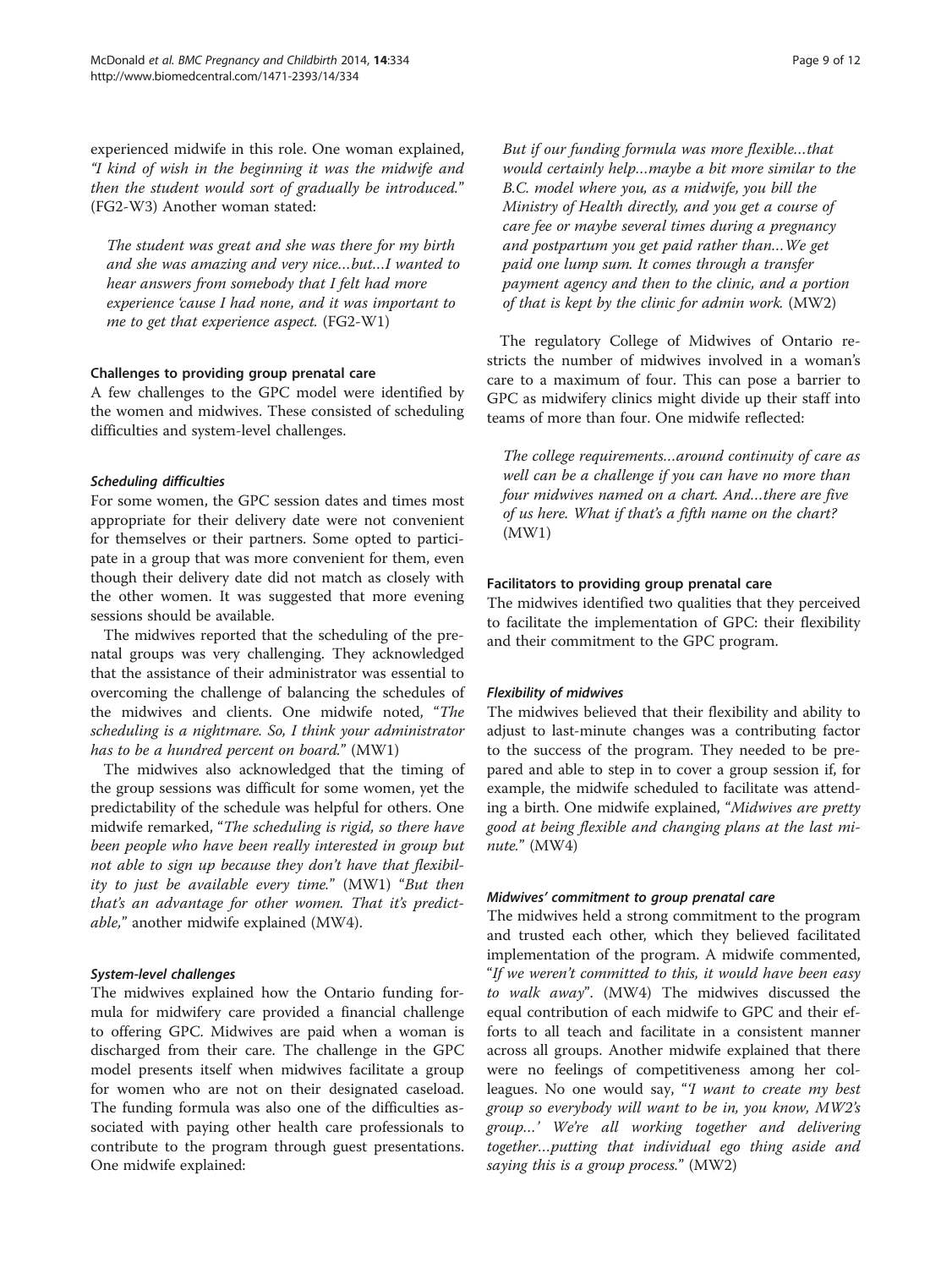#### Comparison with other models of prenatal care

Some women compared GPC to their experiences with other models of care. They found that GPC provided them with more time with their care provider and with more information without having to ask for it first. One woman remarked:

My appointments with my [obstetrician] were under ten minutes in length and very quick…I had to ask a lot of information and this way you're given a lot of information. And I didn't have to like pull it out of someone. It was just given to me, which is nice because you don't always know the questions to ask. (FG1-W5)

One of the women thought she did not get to know her midwife as well, but she did not view this as a negative aspect of GPC. She explained:

Two children, both under the care of midwives. I really found, for all the reasons that we've talked about, it was wonderful to connect with other people. I maybe felt I knew my midwife a lot better the first time around…And, as I said, this time there was lots of different people. So, that was different, but not necessarily better or worse. (FG1-W5)

When comparing GPC to the way in which they had previously practiced, the midwives also commented that they did not get to know their clients as well in the GPC model as they did in the traditional midwifery model.

## Suggestions for promoting group prenatal care

With regards to promoting GPC, the women primarily commented on emphasizing the philosophy of care, which is generally similar to the midwifery philosophy. One woman suggested providing details about the benefits of the program: "So, part of the promotion being, 'These are the benefits of taking part in this kind of a group,' and being more explicit about that." (FG1-W1) It also was recommended that the benefits of networking and being part of a community of pregnant women be emphasized in promoting GPC.

The midwives discussed ways in which to promote the program to other midwives, such as by highlighting the women's increased independence and the ways in which women benefit from sharing information and learning from each other, thus further reducing the need for individual attention by the midwives. The midwives also suggested promoting the reduction in workload, along with the reduction in clinic visits, in-between visit contacts with clients, and postpartum contacts. One midwife explained that, with GPC, there are "reduced pages, reduced anxiety, reduced visits in your clinic schedule." (MW Unidentifiable)

## **Discussion**

Our study furthers the understanding of women's and care providers' experiences of GPC by describing motivators, benefits, concerns, suggestions for change, challenges, and comparisons to other models of prenatal care in a recently established GPC setting. Unique to our study are the novel insights on the women's and midwives experience with GPC, perceptions of processes that contributed to positive health outcomes, strategies to promote GPC and elements that enhanced the feasibility of GPC.

Our study identified several novel features of the GPC experience for the women. Women expressed a benefit from the positive peer pressure of the group, which they thought contributed to improved health behaviours, such as exercising. Some women initially were concerned about not having enough individual time with their midwife, but this concern usually resolved as the GPC experience progressed. To improve GPC, the women suggested providing more information on pain management and access to their own midwifery team. With regards to promoting GPC, the women recommended emphasizing the philosophy of care, the longer time spent with the care provider, and the network and community built for the pregnant women.

Novel insights into the midwives' GPC experience also were obtained, including a reduction in their workload. They suggested involving more professionals and specialists in the program to create a more collaborative model of care. The midwives identified facilitators of GPC: the flexibility of the midwives at this centre and their commitment to GPC. The midwives noted several barriers to providing GPC: adequate physical space, scheduling, the provincial midwifery funding formula, and regulatory issues, some shared by previous literature [[13](#page-11-0)].

Some of our other findings are supported by previous studies describing women's experiences in GPC. Similar to the women in our study, Kennedy et al. identified women's concerns with not having enough private time with their care provider [\[15](#page-11-0)]. Other studies have found similar benefits of GPC, such as reduction in feelings of isolation [\[17\]](#page-11-0) and helping women not feel like "the only one" [\[10](#page-11-0)]. Additionally, other studies have reported normalization of social and economic situations [[17](#page-11-0)] and of pregnancy experiences [[10,13,15](#page-11-0)-[17\]](#page-11-0), with reduction in anxiety [[17\]](#page-11-0). Previous literature also has noted the potential beneficial health impacts garnered by women from GPC, such as greater control or empowerment [[13\]](#page-11-0) and involvement in their healthcare [[10,15,17\]](#page-11-0). GPC was reported to be a more efficient model of prenatal care in other studies [[10](#page-11-0)], and women have found the two-hour sessions to be "enough time" [\[17](#page-11-0)] and to have felt accommodated if they wished for extra visits [\[16](#page-11-0)]. The presence of partners, while valued by some, may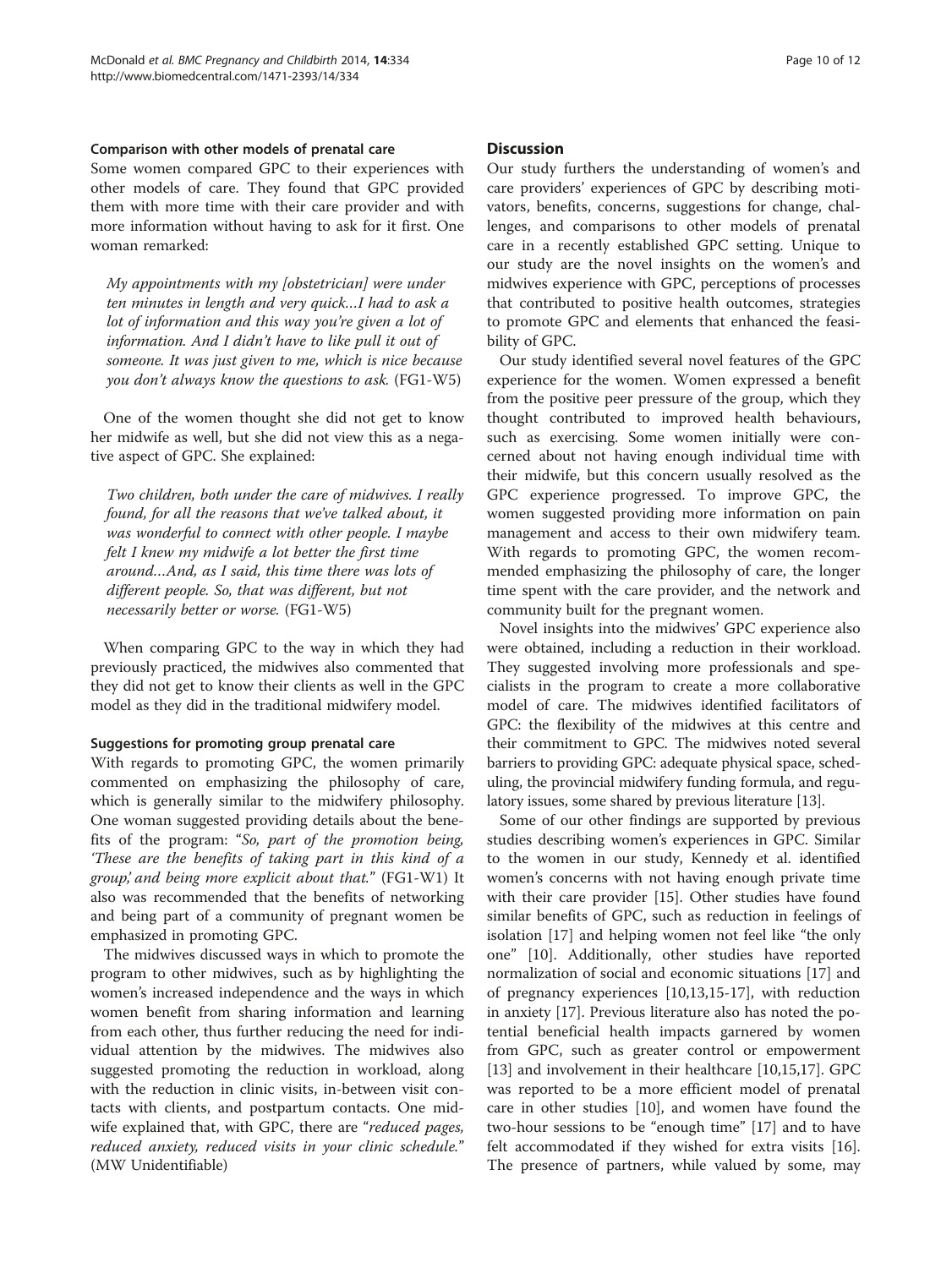<span id="page-10-0"></span>have inhibited others [[16\]](#page-11-0). GPC is seen as a "fun" model of care which, once women have experienced, they would "overwhelmingly" opt for over individual care for subsequent pregnancies [\[17\]](#page-11-0).

Previous studies described similar findings to our study on several aspects of the care provider experience, including women sharing information amongst themselves [\[11\]](#page-11-0) and more active participation in their own care [[11](#page-11-0)]. Midwives reported perceived benefits in the connections built for themselves, student midwives, and pregnant women and their partners [\[20\]](#page-11-0). In previous studies, midwives were initially concerned with their group facilitation skills, but they gained in confidence with time and found that their "facilitation was getting better" [\[13](#page-11-0)].

In addition to the novel aspects of our study, another strength is that we captured the perspectives of both women and midwives who had participated in GPC. Furthermore, the women participating in our study had lowrisk pregnancies whereas participants in most other qualitative studies of GPC were high-risk women, thereby increasing our understanding of the GPC experience among a low-risk, more generalizable population.

Our findings are limited in that the participants in our focus groups were from one GPC location. The women in our study voluntarily chose to enrol in GPC, which may have predisposed them towards having more favorable perceptions of the model. As well, our study did not capture the experience of partners attending GPC, but only the perceived impact on the partners described by the women. Furthermore, our study had a relatively small sample size and member checking was not conducted. Achieving saturation was not an objective of the sampling approach.

Care providers who are interested in implementing GPC may benefit from the novel findings we have obtained on ways in which to promote GPC to both women and care providers while maintaining flexibility and commitment to GPC. Our study supports the need for future research into the feasibility of overcoming the system-level challenges to GPC expressed by the midwives. Furthermore, there is a need to identify methods of enhancing midwives' facilitation skills to better support the group model of learning. Implications of this and other work, including the systematic reviews which show improved perinatal outcomes [[8\]](#page-11-0), should include broader support for GPC, within and outside of midwifery, including reducing barriers such as regulations and funding issues.

## Conclusion

This qualitative descriptive study adds further support to the benefits of group prenatal care experienced by both low-risk women and their care providers. Women in GPC are able to network with other pregnant women and build better relations with their midwives in a way that provides them with greater knowledge, satisfaction, confidence, and support. Our study has gathered novel input from women and midwives regarding facilitators and ideas for promoting GPC, all of which may contribute to the continued development and expansion of this model, with the ultimate goal of improving prenatal care and the overall health of women and their infants.

#### Abbreviation

GPC: Group prenatal care.

#### Competing interests

The authors declare that they have no competing interests.

#### Authors' contributions

SDM, AB and WS conceived the study and designed it; LE participated in the design of the interview guide with WS and SDM; WS assisted with the analysis. LE and SDM drafted the manuscript with input from WS and AB. All authors read and approved the final manuscript.

#### Authors' information

SDM, MD, MSc (Clinical Epidemiology) is a Maternal-Fetal Medicine specialist (high risk obstetrician), Clinician-Scientist and an Associate Professor in the Department of Obstetrics & Gynecology and is an Associate Member in the Department of Clinical Epidemiology and Biostatistics and Diagnostic Imaging at McMaster University. As a Clinician-Scientist her salary is supported by a Canadian Institute of Health Research New Investigator Award. Her research in perinatal epidemiology focuses on weight-related issues during pregnancy and the postpartum period, and on related health services. WS is a Professor and Assistant Dean (Research) in the School of Nursing, and an Associate Member of the Department of Clinical Epidemiology and Biostatistics, Faculty of Health Sciences, McMaster University. AB is an Associate Professor of Family and Community Medicine at the University of Toronto, and holds the Ada Slaight and the Slaight Family Foundation Directorship in Maternity Care for the Ray D. Wolfe Department of Family Medicine, Mount Sinai Hospital, in Toronto.

#### Acknowledgements

We thank the women and the midwives who shared their thoughts with us. SDM is supported by a Canadian Institutes of Health Research (CIHR) New Investigator Salary Award. CIHR had no role in the conduct of the analyses, writing of the report, interpretation of data or decision to submit the manuscript. AB is supported by the Ada Slaight and Slaight Family Foundation through a Directorship in Maternity Care.

#### Author details

<sup>1</sup> Division of Maternal-Fetal Medicine, McMaster University, 1280 Main St. West, HSC 3N52B, Hamilton, Ontario L8S4K1, Canada. <sup>2</sup>Departments of Obstetrics & Gynecology, McMaster University, 1280 Main St. West, HSC 3N52B, Hamilton, Ontario L8S4K1, Canada. <sup>3</sup> Departments of Radiology, McMaster University, 1280 Main St. West, HSC 3N52B, Hamilton, Ontario L8S4K1, Canada. <sup>4</sup>Departments of Clinical Epidemiology & Biostatistics, McMaster University, 1280 Main St. West, HSC 3N52B, Hamilton, Ontario L8S4K1, Canada. <sup>5</sup>School of Nursing, McMaster University, 1280 Main St. West Hamilton, Ontario L8S 4K1, Canada. <sup>6</sup>Faculty of Health Sciences, McMaster University, 1280 Main St. West, Hamilton, Ontario L8S4K1, Canada. <sup>7</sup>Department of Family and Community Medicine, University of Toronto, 60 Murray Street, Fourth floor, Toronto, Ontario M5T 3L9, Canada.

#### Received: 7 May 2014 Accepted: 23 September 2014 Published: 26 September 2014

#### References

1. Alexander GR, Kotelchuck M: Assessing the role and effectiveness of prenatal care: history, challenges, and directions for future research. Public Health Rep 2001, 116:306–316.